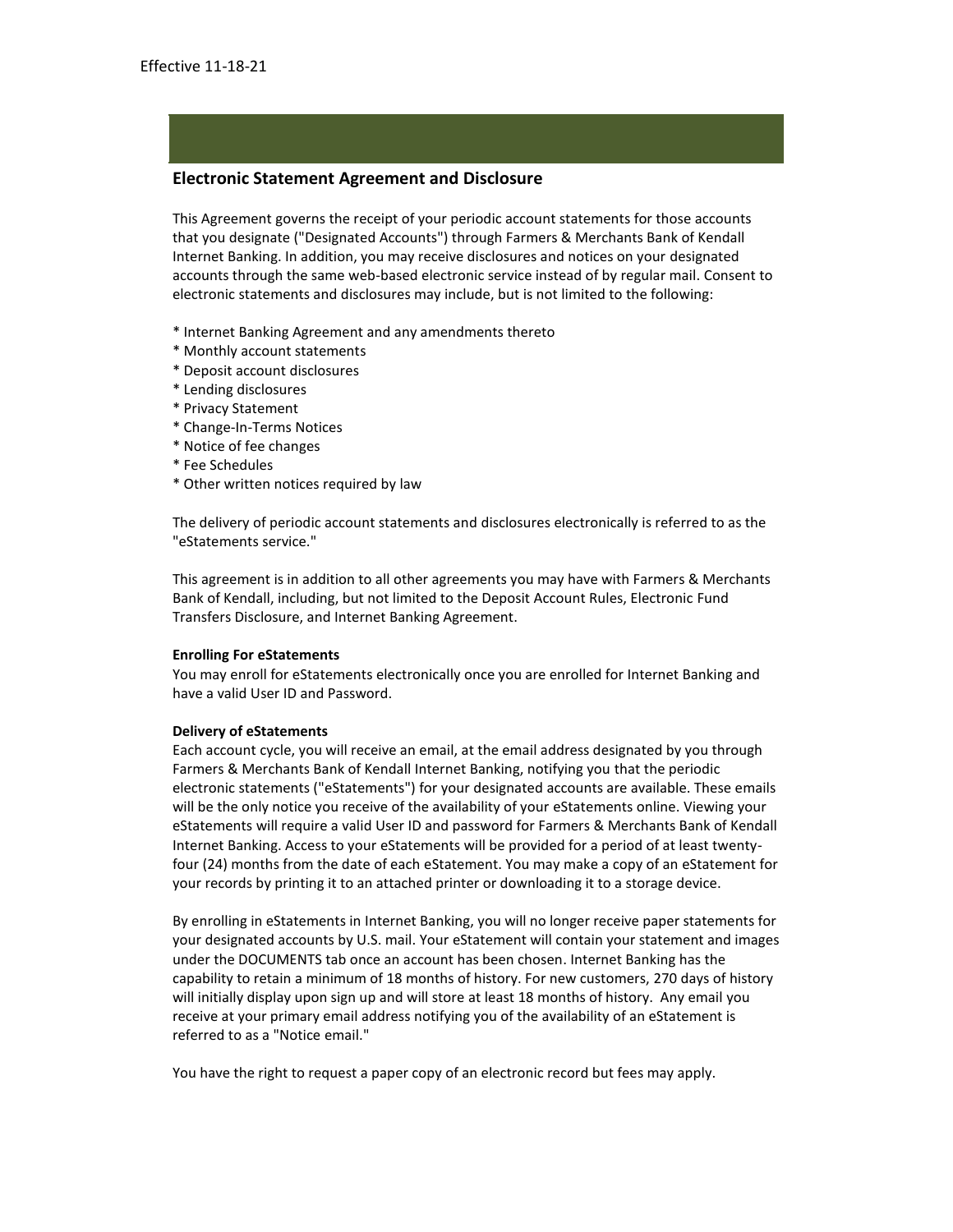Notice email to one owner of a joint owner designated account is considered notice to all owners. Notice emails will be considered sufficient notice regardless of whether you actually access the Notice email or the eStatements or disclosures through Internet Banking.

### **Hardware/Software Requirements**

To use the eStatements Service, you need to have the required hardware and software necessary to access and retain documents and disclosures in an electronic format. You will need:

\* Internet Access.

\* A computer and Internet browser that can support 128-bit encryption.

\* For security purposes, you should use the most current version of Google Chrome, Microsoft Edge, Mozilla Firefox or Safari for MAC systems. The most current browser versions are typically more secure and will support 128-bit encryption.

\* Sufficient hard-drive space or other media (e.g. CDs, Thumb Drives) if you plan to save disclosures in an electronic format.

\* A current version of Adobe Acrobat Reader, Adobe Acrobat Viewer or similar software will be required to view and print PDF files. You may download the most current version of the software identified above by going to www.adobe.com

\* A valid email account with an internet service provider and email software.

## **NOTE: Internet Banking services are not compatible with mobile devices and are not guaranteed to work.**

It is your responsibility to keep your email address updated through Internet Banking or contact the Bank if you need to change your email address. If a Notice email is returned undeliverable, the Bank may at its discretion discontinue your eStatements service and begin sending your periodic statements to you in paper form at the last postal address shown on our records. Fees may be imposed for paper statements.

You must maintain your e-mail address and access to the Internet. You agree to maintain access at all times to a personal computer with the capacity sufficient to receive Notice emails, view your eStatements, and to either download or print your eStatements. If additional software becomes necessary to do any of these acts you agree to obtain such software at your expense or to discontinue the service.

## **Termination of eStatements**

For Internet Banking, you or any joint owner of a designated account have the right to terminate the eStatements service at any time by contacting the bank. Termination of the eStatements service will automatically occur upon the first of the following events to happen:

- \*You contact the bank to terminate
- \*You close all of your designated accounts

Once the eStatement service has been terminated you will begin to receive paper statements within 30 days of termination. If you terminate your eStatement service shortly before your next scheduled statement cycle, you may need to contact the Bank to receive a copy of your statement if we have not had sufficient time to change your method of delivery to paper statements.

We may also terminate the eStatements service for any or all designated accounts at our discretion. Upon termination of the eStatements service for any reason other than the closing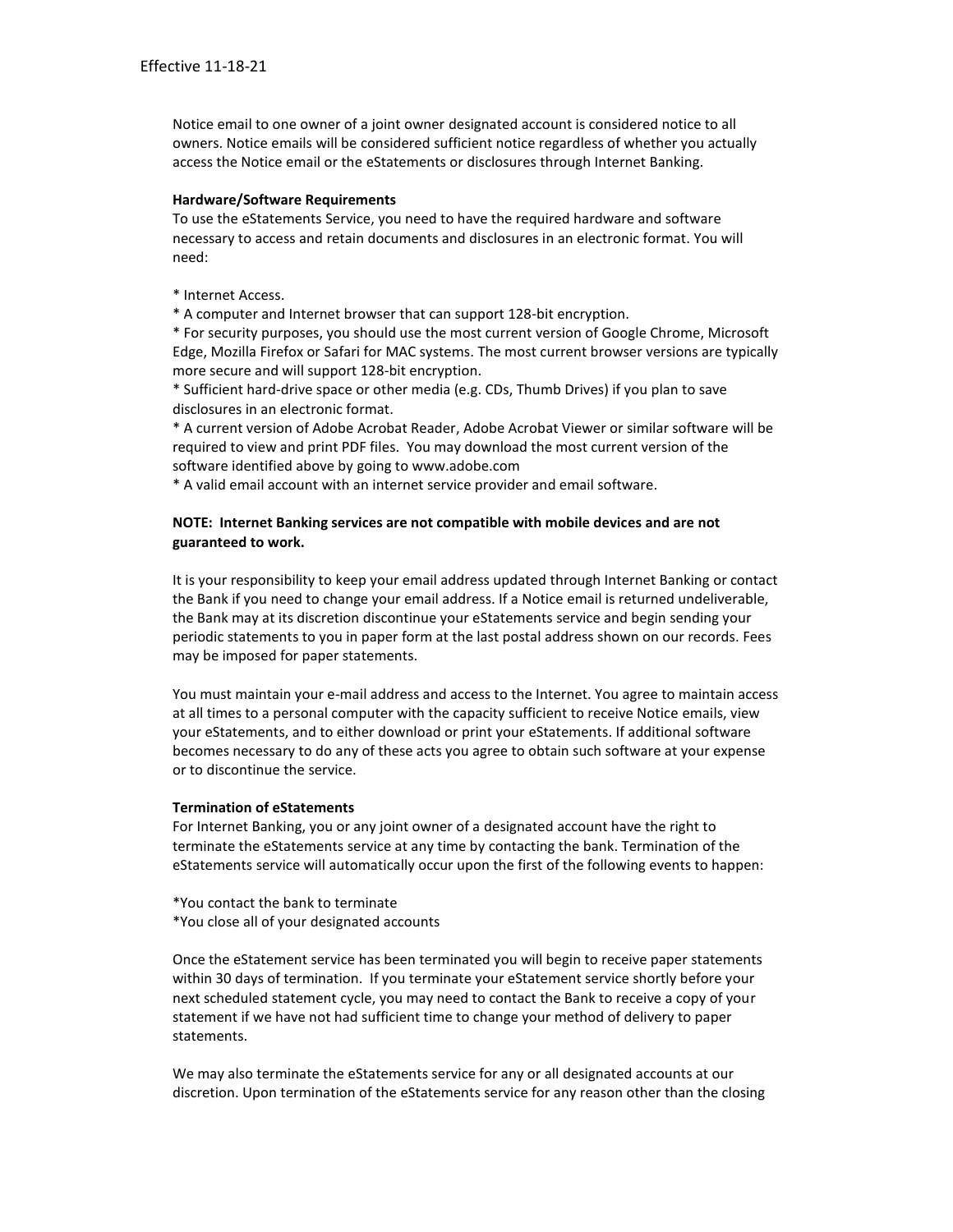of all of your designated accounts, paper statements will be immediately resumed and fees may be imposed. The termination of the eStatements service in no way affects the validity or legal effect of all eStatements which have been previously delivered electronically under this eStatement service.

## **Delivery Failure**

We will use our best efforts to deliver your eStatements in a timely manner as required by law. We will have no liability if we are unable to deliver them due to, but not limited to, the following circumstances:

\* Your use of mobile devices to access accounts.

\* Messages sent by us to the email address you have designated in Internet Banking are not delivered to your email inbox for whatever reason.

### **Disclaimer of Warranty and Limitation of Liability**

Farmers and Merchants Bank of Kendall shall not be liable for any deficiency in performance caused in whole or in part by the act or omission of an underlying carrier or service provider, equipment or facility failure, network problems, interference, lack of coverage or network capacity, acts of God, strikes, fire, war, terrorism, riot, emergency, government actions or any other cause beyond our control. Even if the Bank has been advised of the possibility of damages, they will not be liable to you or any of your employees, agents, customers or any third parties for any damages arising from use of the eStatement service, including but not limited to, punitive, exemplary, incidental, special or consequential damages, loss of privacy or security damages; personal injury or property damages; or any damages whatsoever resulting from interruption or failure of the eStatement service, lost profits, loss of business, loss of data, loss due to unauthorized access or due to viruses or other harmful components, cost of replacement products and services , the inability to use the eStatement service, the content of any data transmission, communication or message transmitted to or received by your device, access to the world wide web, the interception or loss of any data or transmission, or losses resulting from any goods or services purchased or messages or data received or transactions entered into through the eStatement service.

#### **Review of eStatements**

Your use of this eStatement service does not in any way alter your obligation to promptly review your eStatements and to notify us of any error, alteration, or other irregularity. All provisions as set forth in the Deposit Account Rules shall continue to apply. Your eStatements will be considered delivered on the date that the Notice email is sent to the email address you have designated, whether you actually receive the Notice email or not.

#### **Responsibility for User ID and Password**

It is your responsibility to maintain control and safeguard your User ID and Password for Farmers & Merchants Bank of Kendall Internet Banking under the Internet Banking Agreement. In addition, it is your responsibility to maintain and safeguard the email account that you designate to receive eStatement notifications.

You understand the importance of your role in preventing misuse of your accounts and you agree to promptly examine your eStatement for each of your designated accounts as soon as you receive the Notice email. You agree to protect the confidentiality of your account and account number, and your personal identification information, such as your driver's license number and social security number. You understand that personal identification information by itself, or together with information related to your account, may allow unauthorized access to your account. You acknowledge that the Internet is inherently insecure and that all data